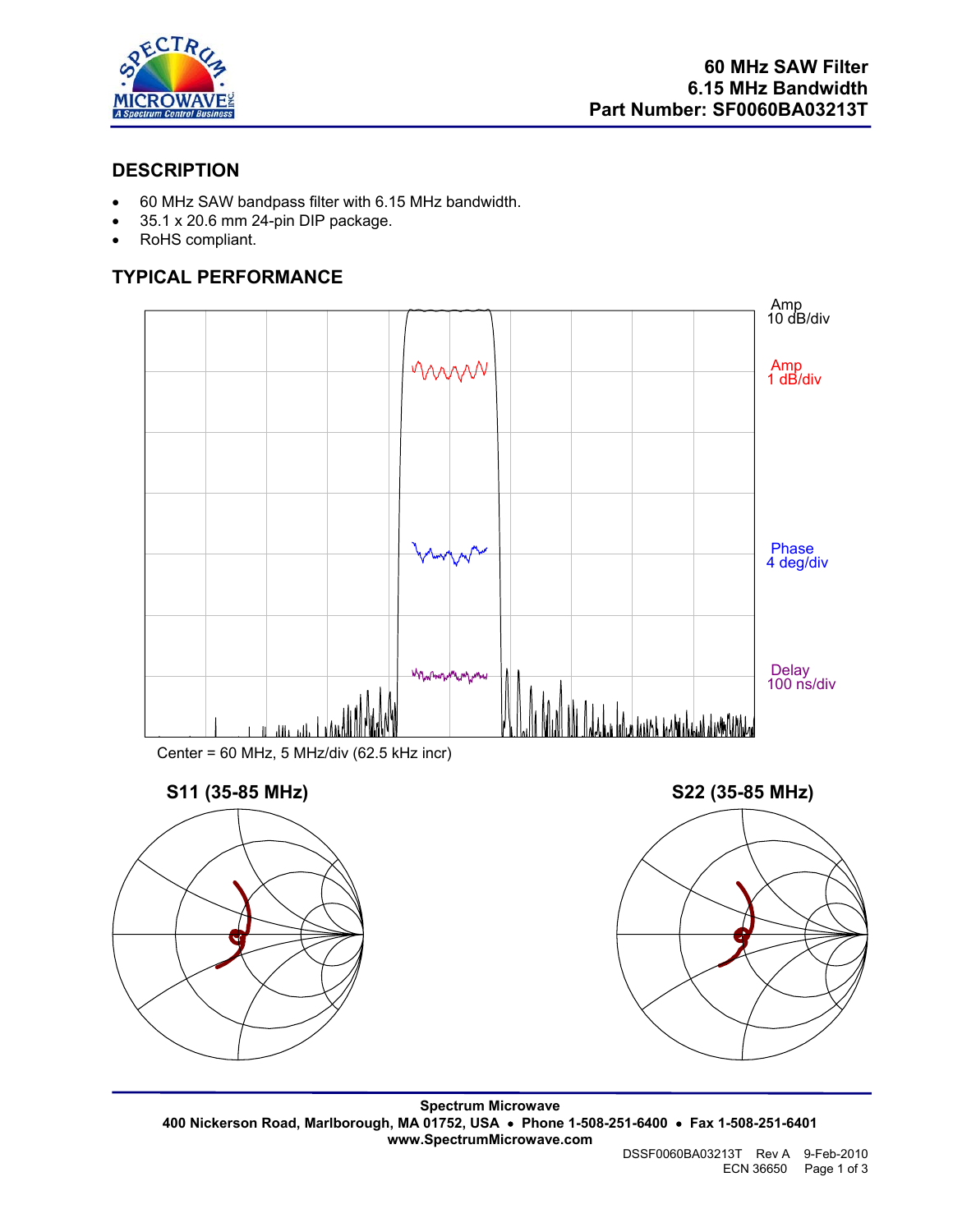

### **SPECIFICATION**

| <b>Parameter</b>                       | <b>Min</b> | <b>Typ</b> | <b>Max</b> | <b>Units</b> |
|----------------------------------------|------------|------------|------------|--------------|
| Center Frequency (Fc) <sup>1</sup>     | 59.90      | 60.00      | 60.10      | <b>MHz</b>   |
| 1dB Bandwidth <sup>2</sup>             | 6.15       | 6.92       |            | <b>MHz</b>   |
| 3dB Bandwidth <sup>2</sup>             |            | 7.18       | 7.25       | <b>MHz</b>   |
| 55dB Bandwidth <sup>2</sup>            |            | 8.47       | 9.85       | <b>MHz</b>   |
| Device Delay                           | 2.9        | 2.92       | 3          | <b>us</b>    |
| Average Insertion Loss <sup>3</sup>    |            | 27.9       | 34         | dB           |
| Passband Amplitude Ripple <sup>3</sup> |            | 0.35       | 0.4        | dB p-p       |
| Passband Phase Ripple <sup>3</sup>     |            | 1.6        | 2          | deg p-p      |
| <b>Triple Travel and Spurious</b>      | 55         | 58         |            | dB           |
| Input VSWR (at 60 MHz at 25C)          |            | 1.35       | 1.5        | :1           |
| Output VSWR at 60 MHz at 25C)          |            | 1.35       | 1.5        | :1           |
| <b>Temperature Coefficient</b>         |            | $-74$      |            | ppm/°C       |
| Source and Load Impedance              |            | 50         |            | Ω            |
| <b>Ambient Temperature</b>             |            | 25         |            | $^{\circ}$ C |

Notes: 1. Defined as the average of the lower and upper 3 dB frequencies at room ambient.

2. All dB levels are defined relative to the insertion loss.

3. Evaluated from 56.925 to 63.075 MHz at room ambient.

#### **MAXIMUM RATINGS**

| Parameter                          |     | $V$ ax |                     |
|------------------------------------|-----|--------|---------------------|
| Storage Temperature Range          | -40 | 85     |                     |
| <b>Operating Temperature Range</b> | -25 | 85     | $\hat{\phantom{a}}$ |
| Input Power Level                  |     |        | dRm                 |

## **MATCHING CIRCUIT**



Notes:

- Recommend 2% toleranced matching components. Typical Inductor Q=40.
- Values shown are for guidance only and may change depending upon board layout.

**Spectrum Microwave 400 Nickerson Road, Marlborough, MA 01752, USA** • **Phone 1-508-251-6400** • **Fax 1-508-251-6401 www.SpectrumMicrowave.com**